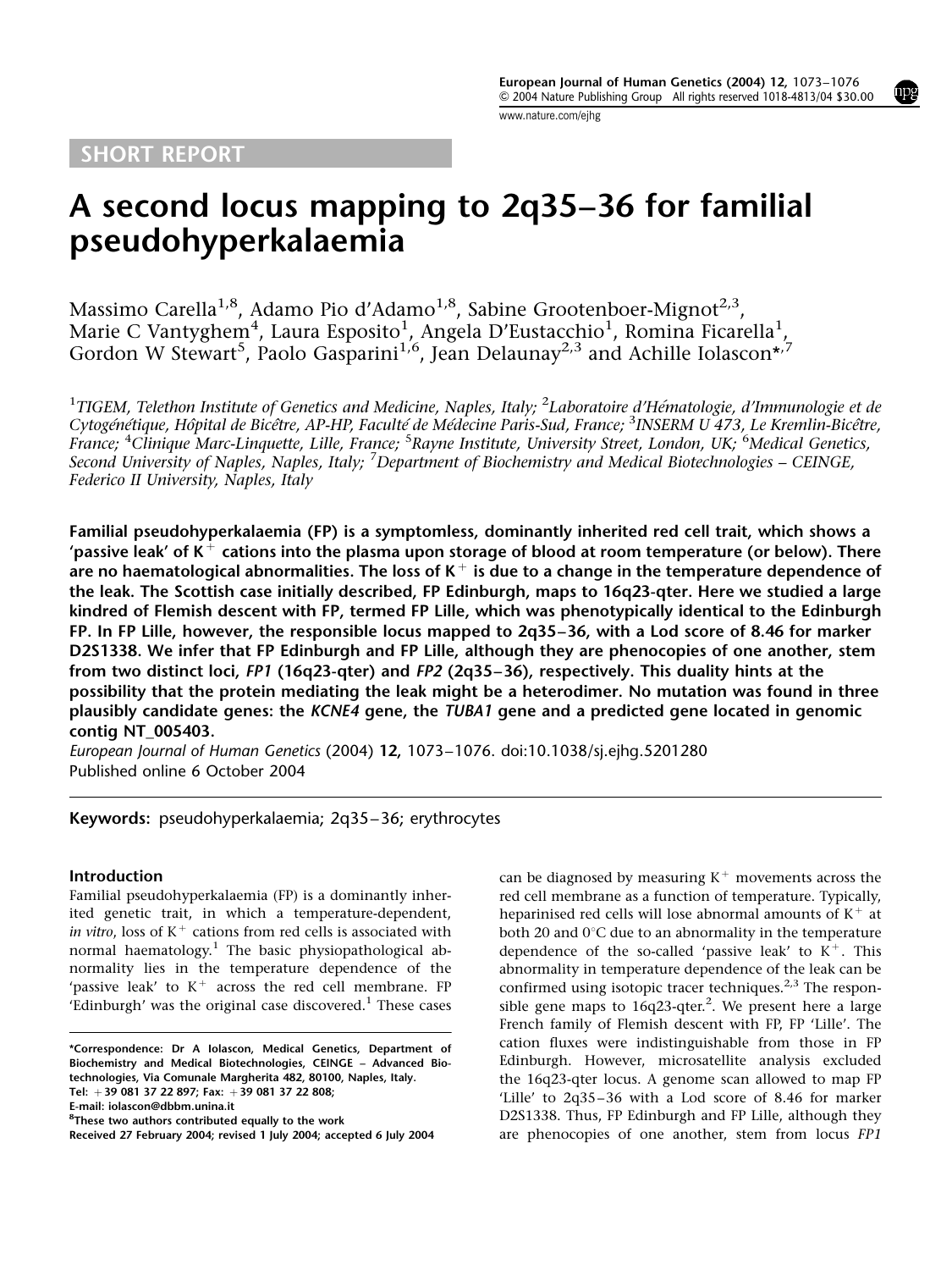(16q23-qter) or FP2 (2q35–36), respectively. This duality may suggest that the protein mediating the leak is a heterodimer. We sequenced three plausibly candidate genes: (i) the KCNE4 gene, encoding a Isk-related, potassium voltage-gated channel, (ii) the TUBA1 gene, encoding tubulin  $\alpha$ 1 and the (iii) predicted gene encoding an ABC transporter and located in genomic contig NT\_005403. None displayed apparent mutations.

### Methods

The family has previously been described.<sup>4</sup> After informed consent from each subject, we studied 34 members, of which 23 were carrying the trait. The in vitro increase of plasma  $[K^+]$ , the fluxes of  $K^+$  across the membrane and the dependence of the leak–temperature curve were studied as previously described (Grootenboer et al<sup>5</sup>, and references therein) (Figure 1). Members with kalaemia  $\geq$ 7 mmol/l after 6 h of incubation at 9°C were considered as carrying the FP trait. Those with kalaemia  $\leq 6$  mmol/l under the same conditions were considered as not carrying the trait. Four members were not included in the gene scan because the increase of kalaemia was ambiguous (III.8 and



**Figure 1** The in vitro increase of kalaemia at 22 and  $9^{\circ}$ C. At  $22^{\circ}$ C blood incubation (6 h), kalaemia raised moderately in patients with FP2 (m $\pm$ 2SD: 6.3 $\pm$ 2 mmol/l) as compared to normal subjects (4.2  $\pm$  0.6). The largest difference was obtained at  $9^{\circ}C$  (patients: 11.4 + 3.6; normal subjects:  $5.2+0.8$ ). Triangles: FP2 patients; circles: normal subjects. Members III.8 and III.18 exhibited an ambiguous pseudohyperkalaemia (not shown). Kalaemia could not be determined in member II.10. Haemolysis rendenred kalaemia uninterpretable in member III.12.

III.18), or technical problems had occurred (II.10 (no DNA spared) and III.12 (haemolysis)).

The 16q23-qter region had been explored using microsatellites D16S511, D16S402, D16S3037, D16S520, D16S498, and D16S3074 in the centromer–telomer direction, according to procedures described previously.<sup>5</sup>

As linkage with chromosome 16 was excluded, a gene scan was undertaken. The ABI PRISM Linkage Mapping Set v2 (Perkin-Elmer, Foster City, CA, USA) was used under the conditions suggested by the manufacturer. Additional markers were used in order to refine the region of interest. An aliquot of each PCR reaction was run on an ABI PRISM 3100 DNA sequencer and results were processed by GENESCAN software. Allele assignation was carried out using the Genotyper<sup> $M$ </sup> software. Statistical analysis was performed on the basis of an autosomal disease with complete penetrance. Pairwise linkage analysis was performed using the MLINK program version 5.1 from the LINKAGE computer package.<sup>6</sup> Values for maximum LOD score were calculated with the ILINK program from the same computer package. (The approximate 95% confidence limits for the maximum recombination fraction (Theta<sub>max</sub>) at the maximum LOD score  $(Z_{\text{max}})$  were calculated by the 1-LOD-down method.) $^6$  Alleles were down coded without loss of informativity to reduce the computing time. The multipoint parametric analysis was performed by SimWalk2 v.2.82 using Markov chain Monte Carlo (MCMC) and simulated annealing algorithms.<sup>7</sup>

We sequenced three tentatively candidate genes: the KCNE4 gene, encoding a potassium voltage-gated channel, Isk-related, the TUBA1 gene, encoding tubulin  $\alpha$ 1, and a predicted gene encoding an ABC transporter and located in genomic contig NT\_005403 (data not shown).

#### Results

The carriers were haematologically normal (not shown). Pseudohyperkalaemia was assessed in 23 carriers vs 11 noncarriers. At  $t = 0$ h, kalaemias (mmol/l; $\pm 2\sigma$ ) were:  $4.3\pm0.5$  vs  $4.1\pm0.36$ . The difference between the means was nonsignificant at  $P < 0.001$ . After 6 h of incubation at 22°C, kalaemias were  $11.3 \pm 3.46$  vs  $5.2 \pm 0.82$  (difference significant at  $P<0.001$ ). After 6 h of incubation at 9°C, they were  $6.2 \pm 1.88$  and  $4.2 \pm 0.86$  (difference significant at  $P < 0.001$ ) (Figure 1).

Isotopic flux measurements of  $K^+$  influx at 37°C<sup>3</sup> in two carriers showed a slightly increased or normal ouabain + bumetanide-resistant  $K^+$  influx at 0.131 and 0.09 mmol/l cells h (normal, 0.050–010), with a slightly increased ouabain-sensitive (Na<sup>+</sup>, K<sup>+</sup>) pump rate at 2.66 and 2.78 mmol/l cells h (normal<sup>1-2</sup>), consistent with a minimal leak at  $37^{\circ}$ C and normal haematology. A 'shallow slope' profile, in which the slope of the temperature dependence in the interval  $37-20^{\circ}$ C was less than that

1074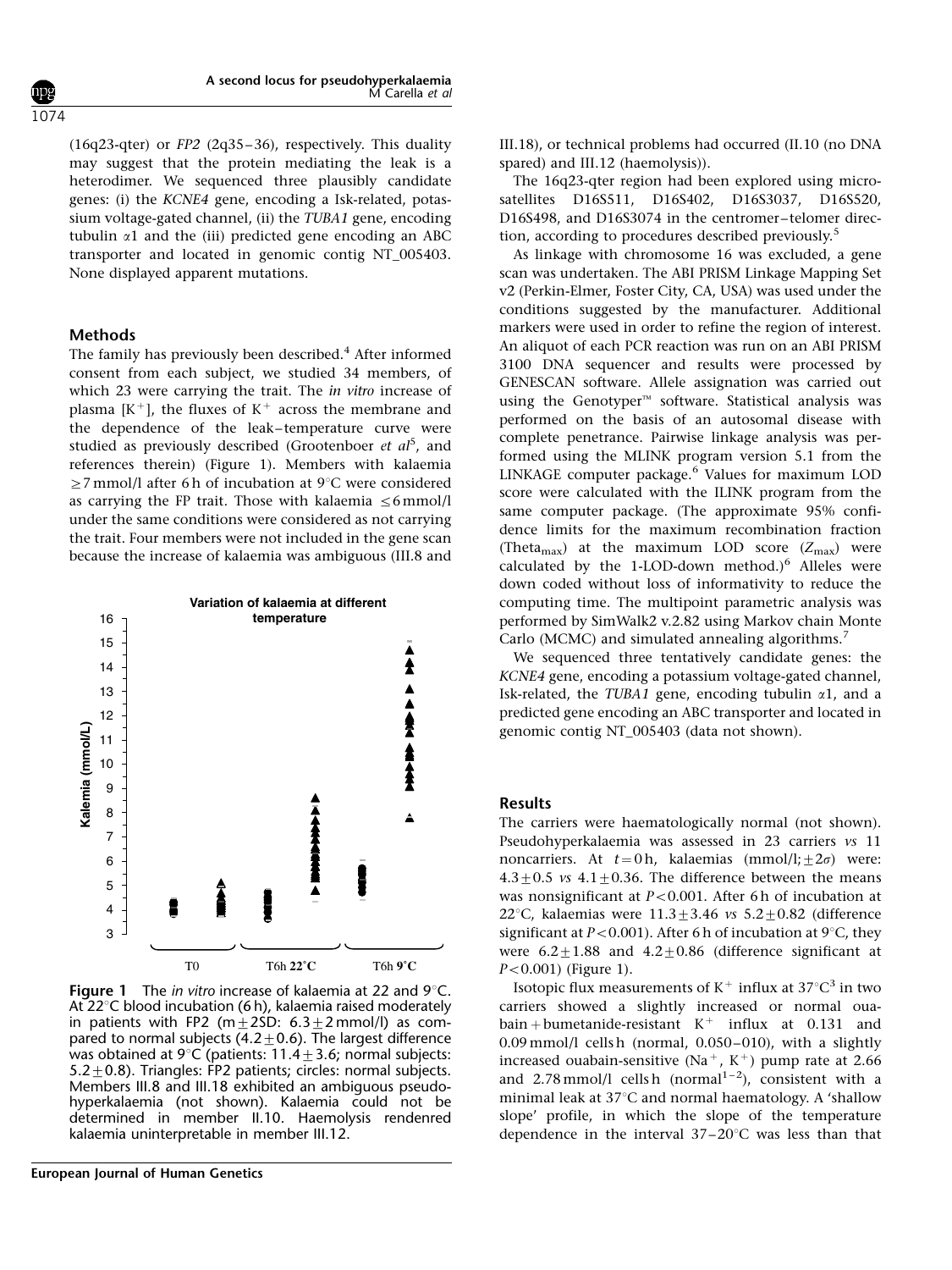seen in the normal, was obtained, which was essentially identical to that seen in FP Edinburgh.<sup>8,9</sup>

The microsatellite study in 16q23-qter excluded the presence of a mutant gene in the 16q23-qter region (Figure 2).

On the other hand, a gene scan allowed to map the searched locus to 2q35–36 (Figure 3). Pairwise linkage analysis showed a maximum Lod score of 5.36 with marker D2S126 (Table 1). Negative results were obtained for all the remaining loci investigated in the genome-wide search. Additional markers (D2S301, D2S2395, D2S1338, D2S2250, D2S163, D2S2197, D2S1363) were employed to narrow down the region of interest; pairwise linkage data strengthened the preliminary data. The highest LOD score (8.46) was obtained with marker D2S1338. Multipoint linkage analysis showed a location score of 11.1 very close to marker D2S2250. Recombinants and multipoint linkage analysis define an FP2 candidate region of approximately 4 cM.

The 2q35–36 region contains 68 sequences (47 pertaining to cloned genes and 21 to unknown gene).

Sequencing of the KCNE4 gene, the TUBA1 gene and the predicted ABC transporter gene failed to reveal any change.

### **Discussion**

The haematological abnormality of familial pseudohyperkalaemia is negligible, but the patients present with



Figure 2 The family tree and the haplotypes (16q23-qter region). White squares and circles: normal members. Black halfsquares and half-circles: FP carriers. Arrow: the proband. Several instances allowed to exclude the 16q23-qter region, in particular, the absence of relationship, whichever recombination event might have occurred, between the haplotypes of carriers II.6, II.9 and II.14 and parent carrier I.1.



Figure 3 The family tree and the haplotypes (2q35–36 region). White squares and circles: normal members. Black halfsquares and half-circles: FP carriers. Arrow: the proband. The 2q35–36 region. Grey circles or squares: nonstudied member (see text). Alleles 11 and 8 of markers D2S1338 and D2S2250, respectively, were constantly associated with FP2.